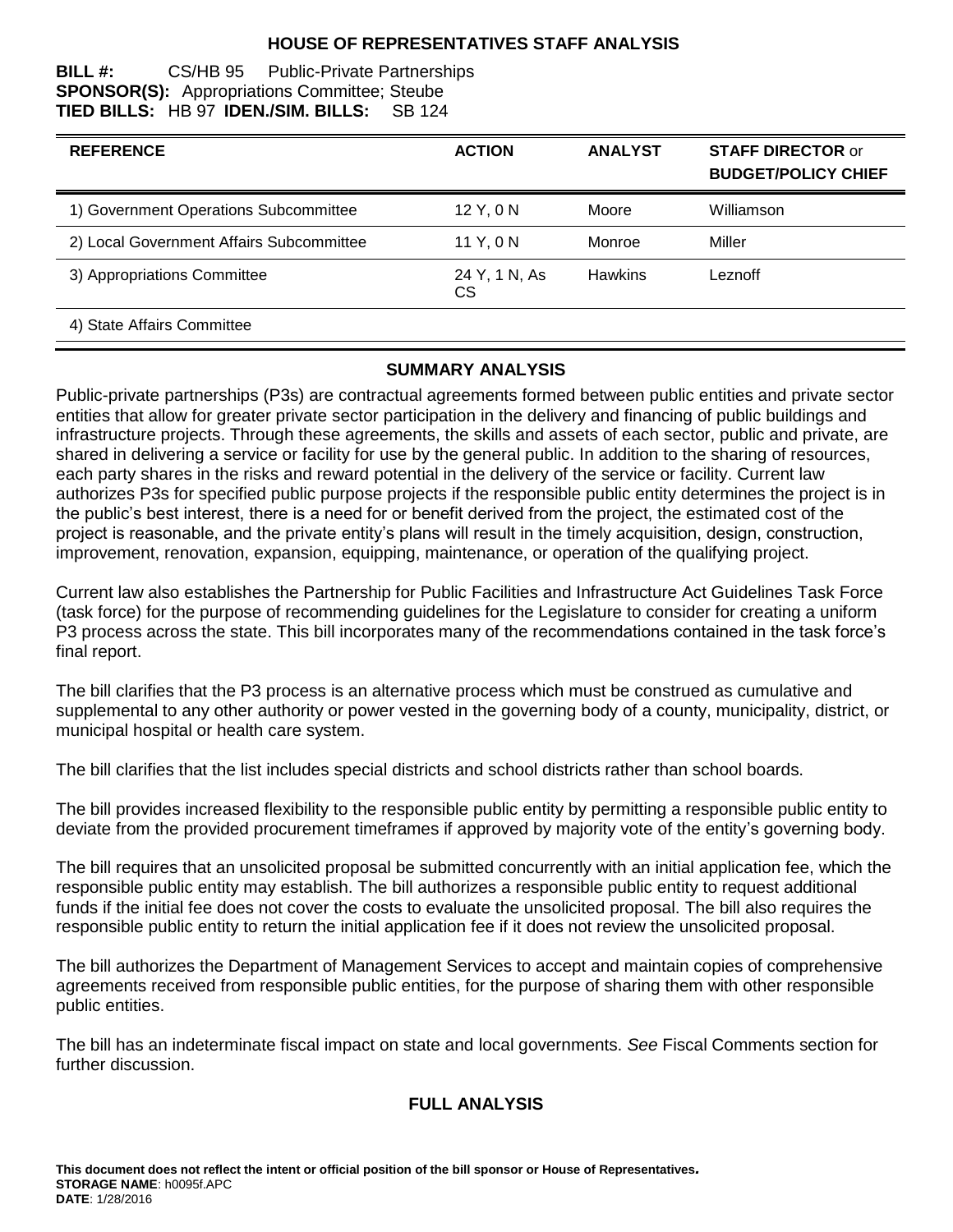## **I. SUBSTANTIVE ANALYSIS**

### A. EFFECT OF PROPOSED CHANGES:

### **BACKGROUND**

Public-private partnerships (P3s) are contractual agreements formed between public entities and private sector entities that allow for greater private sector participation in the delivery and financing of public building and infrastructure projects.<sup>1</sup> Through these agreements, the skills and assets of each sector, public and private, are shared in delivering a service or facility for use by the general public. In addition to the sharing of resources, each party shares in the risks and reward potential in the delivery of the service or facility.<sup>2</sup>

### **Public-Private Partnerships Generally**

Section 287.05712, F.S., governs the procurement process for P3s for public purpose projects. It authorizes a responsible public entity to enter into a P3 for a specified qualifying project if the responsible public entity determines the project is in the public's best interest.<sup>3</sup>

Section 287.05712(1)(i), F.S., defines "responsible public entity" as a county, municipality, school board, or any other political subdivision of the state; a public body corporate and politic; or a regional entity that serves a public purpose and is authorized to develop or operate a qualifying project.

Section 287.05712(1)(i), F.S., defines "qualifying project" as:

- A facility or project that serves a public purpose, including, but not limited to, any ferry or mass transit facility, vehicle parking facility, airport or seaport facility, rail facility or project, fuel supply facility, oil or gas pipeline, medical or nursing care facility, recreational facility, sporting or cultural facility, or educational facility or other building or facility that is used or will be used by a public educational institution, or any other public facility or infrastructure that is used or will be used by the public at large or in support of an accepted public purpose or activity;
- An improvement, including equipment, of a building that will be principally used by a public entity or the public at large or that supports a service delivery system in the public sector;
- A water, wastewater, or surface water management facility or other related infrastructure; or
- For projects that involve a facility owned or operated by the governing board of a county, district, or municipal hospital or health care system, or projects that involve a facility owned or operated by a municipal electric utility, only those projects that the governing board designates as qualifying projects.

### Procurement Procedures

Responsible public entities may receive unsolicited proposals or may solicit proposals for qualifying projects and may thereafter enter into a comprehensive agreement with a private entity for the building, upgrading, operation, ownership, or financing of facilities.<sup>4</sup> Responsible public entities may establish a reasonable application fee for the submission of unsolicited proposals. The fee must be sufficient to pay the costs of evaluating the proposals.<sup>5</sup>

Unsolicited proposals from private entities must be accompanied by the following material and information, unless waived by the responsible public entity:

- A description of the qualifying project, including the conceptual design of the facilities or a conceptual plan for the provision of services, and a schedule for the initiation and completion of the qualifying project.
- A description of the method by which the private entity proposes to secure the necessary property interests that are required for the qualifying project.

**STORAGE NAME**: h0095f.APC **PAGE: 2**

 $\overline{a}$ 

<sup>1</sup> *See* Federal Highway Administration, United States Department of Transportation, Innovative Program Delivery, *P3 Defined*, http://www.fhwa.dot.gov/ipd/p3/defined/index.htm (last visited Sept. 23, 2015). 2 *Id*.

 $^3$  Section 287.05712(4)(d), F.S.

 $4$  Section 287.05712(4), F.S.

 $5$  Section 287.05712(4)(a), F.S.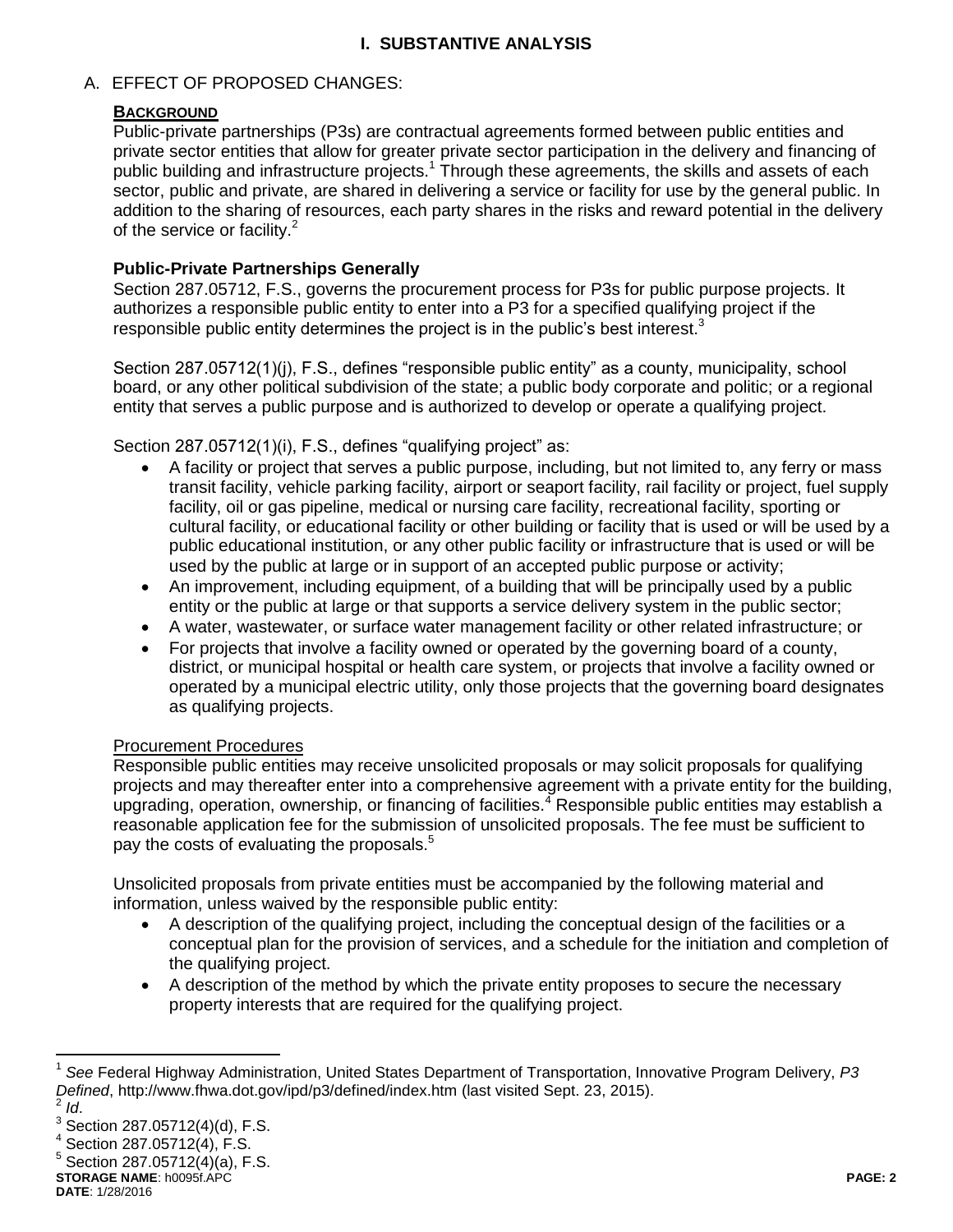- A description of the private entity's general plans for financing the qualifying project, including the sources of the private entity's funds and identification of any dedicated revenue source or proposed debt or equity investment on behalf of the private entity.
- The name and address of a person who may be contacted for further information concerning the proposal.
- The proposed user fees, lease payments, or other service payments over the term of a comprehensive agreement, and the methodology for and circumstances that would allow changes to the user fees, lease payments, and other service payments over time.
- Any additional material or information the responsible public entity reasonably requests.<sup>6</sup>

If the responsible public entity receives an unsolicited proposal and intends to enter into a P3 agreement for the qualifying project, the responsible public entity must publish a notice in the Florida Administrative Register (FAR) and a newspaper of general circulation at least once a week for two weeks stating the entity has received a proposal and will accept other proposals for the same project.<sup>7</sup> The responsible public entity must establish a timeframe within which to accept other proposals that is at least 21 days, but not more than 120 days, after the initial date of publication.<sup>8</sup>

After the period for accepting proposals has expired, the responsible public entity must rank the proposals received in order of preference.<sup>9</sup> Next, the responsible public entity may begin negotiations for a comprehensive agreement with the highest-ranked firm. If negotiations with the highest-ranked firm are unsuccessful, the responsible public entity may terminate the negotiations and begin negotiations with each subsequent-ranked firm in order of preference.<sup>10</sup> The responsible public entity may reject all proposals at any point in the process.<sup>11</sup>

The responsible public entity may charge a reasonable fee to cover the costs of processing, reviewing, and evaluating the requests, including, but not limited to, reasonable attorney fees and fees for financial and technical advisors or consultants and for other necessary advisors or consultants.<sup>12</sup>

The responsible public entity may approve a qualifying project if:

- There is a public need for or benefit derived from the project that the private entity proposes as the qualifying project.
- The estimated cost of the qualifying project is reasonable in relation to similar facilities.
- The private entity's plans will result in the timely acquisition, design, construction, improvement, renovation, expansion, equipping, maintenance, or operation of the qualifying project.<sup>13</sup>

#### Notice to Affected Local Jurisdictions

A responsible public entity must notify each affected local jurisdiction when considering a proposal for a qualifying project by furnishing a copy of the proposal to each affected local jurisdiction.<sup>14</sup> The affected local jurisdictions may, within 60 days, submit written comments to the responsible public entity.<sup>15</sup> The responsible public entity must consider the comments submitted by the affected local jurisdiction before entering into a comprehensive agreement with a private entity.<sup>16</sup> In addition, a responsible public entity must mail a copy of the notice that is published in the FAR to each local government in the affected area.<sup>17</sup>

8 *Id.*

- $10^{10}$   $\frac{1}{d}$ .
- <sup>11</sup> *Id.*

<sup>—&</sup>lt;br>6 Section 287.05712(5), F.S.

 $7$  Section 287.05712(4)(b), F.S.

 $^{9}$  Section 287.05712(6)(c), F.S.

 $12$  Section 287.05712(6)(f), F.S.

 $13$  Section 287.05712(6)(e), F.S.

<sup>14</sup> Section 287.05712(7)(a), F.S.

 $15$  Section 287.05712(7)(b), F.S.

 $16$   $\bar{I}d$ .

**STORAGE NAME**: h0095f.APC **PAGE: 3** <sup>17</sup> Section 287.05712(4)(b), F.S.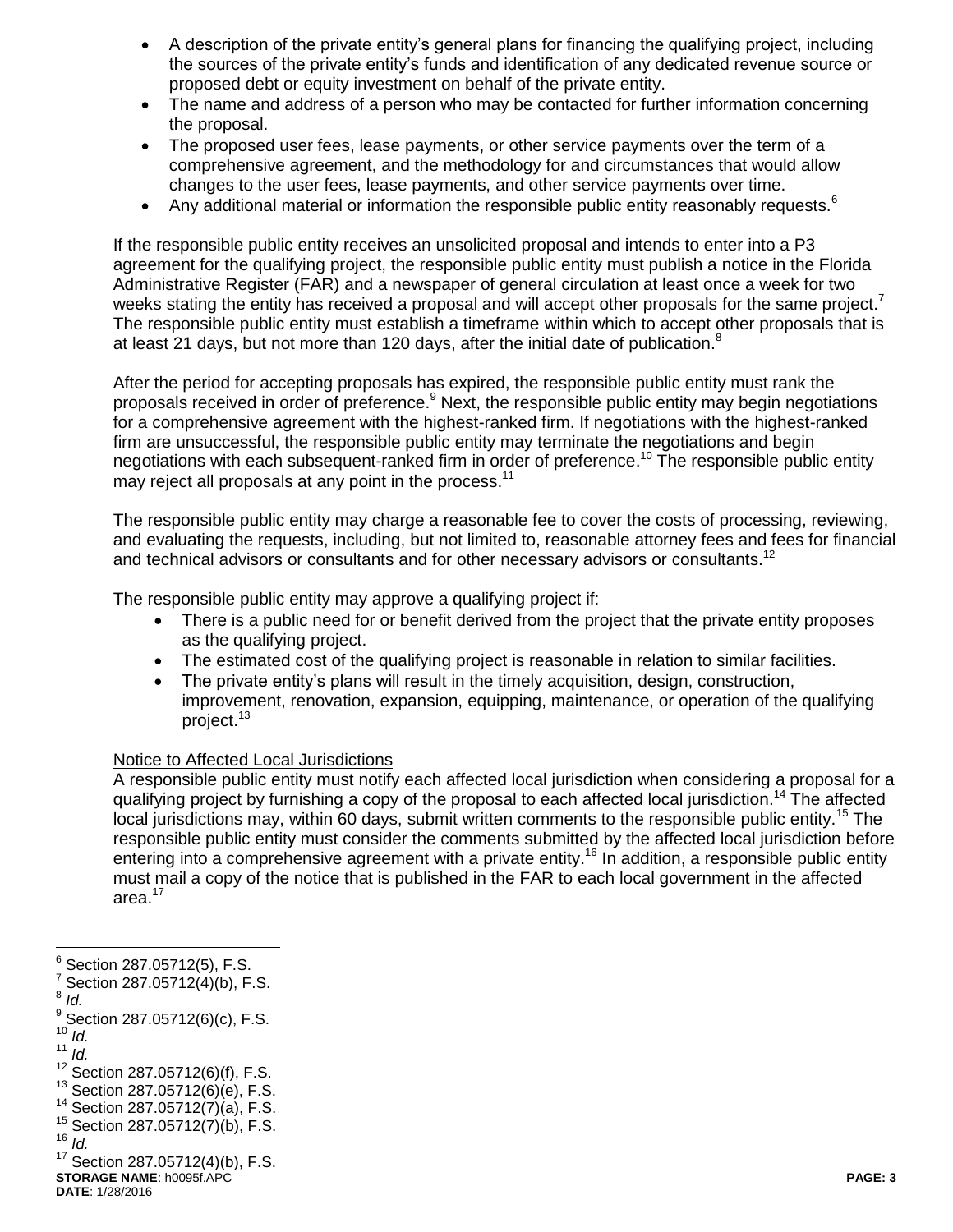# **Agreements**

### *Interim Agreement*

Before entering into a comprehensive agreement, the responsible public entity may enter into an interim agreement with the private entity, which does not obligate the responsible public entity to enter into a comprehensive agreement.<sup>18</sup> Interim agreements must be limited to provisions that:

- Authorize the private entity to commence activities for which it may be compensated related to the proposed qualifying project.
- Establish the process and timing of the negotiation of the comprehensive agreement.
- Contain any other provision related to any aspect of the development or operation of a qualifying project.<sup>19</sup>

### *Comprehensive Agreement*

The responsible public entity and private entity must enter into a comprehensive agreement prior to developing or operating a qualifying project.<sup>20</sup> The comprehensive agreement must provide for:

- Delivery of performance and payment bonds, letters of credit, or other security in connection with the development or operation of the qualifying project.
- Review of plans and specifications for the project by the responsible public entity. This does not require the private entity to complete the design of the project prior to executing the comprehensive agreement.
- Inspection of the qualifying project by the responsible public entity.
- Maintenance of a policy or policies of public liability insurance.
- Monitoring the maintenance practices of the private entity to ensure the qualifying project is properly maintained.
- Filing of financial statements on a periodic basis.
- Procedures governing the rights and responsibilities of the responsible public entity and private entity in the event of a termination of the comprehensive agreement or a material default.
- User fees, lease payments, or service payments as may be established.
- Duties of the private entity, including the terms and conditions that the responsible public entity determines serve the public purpose of the qualifying project. $21$

The comprehensive agreement may include the following:

- An agreement by the responsible public entity to make grants or loans to the private entity from amounts received from the federal, state, or local government or an agency or instrumentality thereof.
- A provision under which each entity agrees to provide notice of default and cure rights for the benefit of the other entity.
- A provision that terminates the authority and duties of the private entity and dedicates the qualifying project to the responsible public entity.<sup>22</sup>

### Fees

The comprehensive agreement may authorize the private entity to impose fees to members of the public for use of the facility. $23$ 

# Financing

Section 287.05712(11), F.S., authorizes the use of multiple financing options for P3s. The options include the private entity obtaining private-source financing, the responsible public entity lending funds to the private entity, or the use of other innovative finance techniques associated with P3s.

<sup>19</sup> *Id.*

 $\overline{a}$ 

 $18$  Section 287.05712(8), F.S.

<sup>&</sup>lt;sup>20</sup> Section 287.05712(9)(a), F.S.  $^{21}$  *Id.* 

 $22$  Section 287.05712(9)(b), F.S.

**STORAGE NAME**: h0095f.APC **PAGE: 4**  $23$  Section 287.05712(10), F.S.

**DATE**: 1/28/2016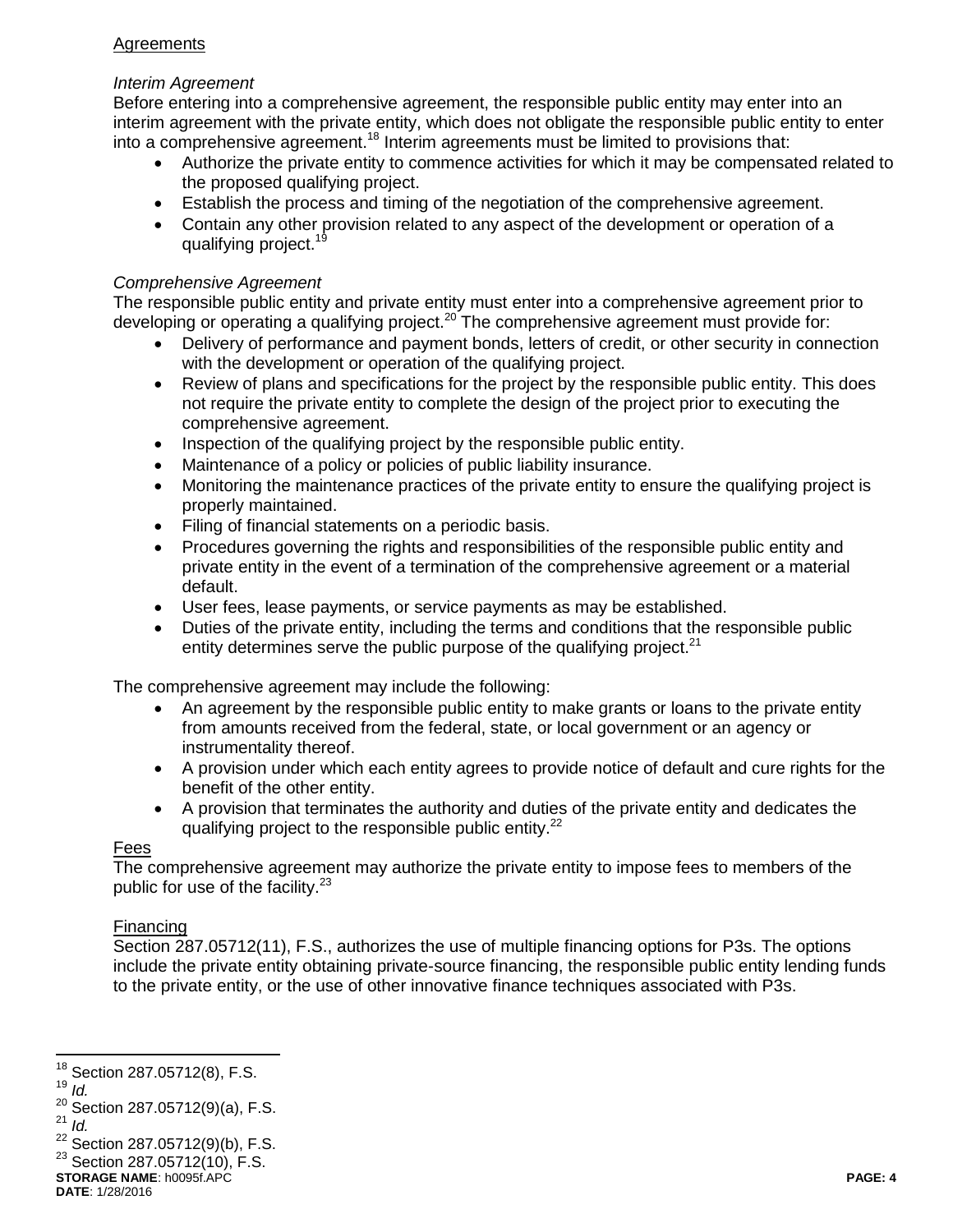# **Powers and Duties of the Private Entity**

The private entity must develop, operate, and maintain the qualifying project in accordance with the comprehensive agreement. The private entity must cooperate with the responsible public entity in making best efforts to establish interconnection between the qualifying project and other facilities and infrastructure. The private entity must comply with the terms of the comprehensive agreement and any other lease or contract.<sup>24</sup>

### Expiration or Termination of Agreements

Upon the expiration or termination of a comprehensive agreement, the responsible public entity may use revenues from the qualifying project to pay the current operation and maintenance costs of the qualifying project. If the private entity materially defaults, the compensation that is otherwise due to the private entity is payable to satisfy all financial obligations to investors and lenders on the qualifying project in the same way that is provided in the comprehensive agreement or any other agreement involving the qualifying project, if the costs of operating and maintaining the project are paid in the normal course. The full faith and credit of the responsible public entity may not be pledged to secure the financing of the private entity. $25$ 

## Partnership for Public Facilities and Infrastructure Act Guidelines Task Force

Section 287.05712(3), F.S., creates the Partnership for Public Facilities and Infrastructure Act Guidelines Task Force (task force). The task force was created to recommend guidelines for the Legislature to consider for purposes of creating a uniform P3 process across the state.<sup>26</sup> The sevenmember task force was comprised of the Secretary of the Department of Management Services (department) and six members appointed by the Governor who represented the county government, municipal government, district school board, and business community.<sup>27</sup> The department provided administrative and technical support to the task force.<sup>28</sup>

In July 2014, the task force completed its duties and submitted a final report of its recommendations.<sup>29</sup> The task force was terminated on December 31, 2014.<sup>30</sup>

## **Public-Private Partnerships for State Universities**

Section 1013.171, F.S., authorizes a state university board of trustees to enter into P3s for the construction of facilities and accommodations necessary and desirable to serve the needs and purposes of the university. The Board of Governors has promulgated guidelines for the universities to use in reviewing and approving these P3s.<sup>31</sup>

### **EFFECT OF PROPOSED CHANGES**

This bill incorporates many of the recommendations contained in the task force report, which include best practice recommendations as well as recommendations relating to needed clarification of s. 287.05712, F.S., which may facilitate the implementation of P3s.

# **Responsible Public Entity Definition**

The bill clarifies the definition of "responsible public entity" to include special districts and school districts rather than school boards.<sup>32</sup>

**STORAGE NAME**: h0095f.APC **PAGE: 5** The task force recommended amending the definition of "responsible public entity" to reference school district, rather than board, as the district is the unit that provides public primary education. It also recommended clarifying that the definition includes both special districts and the Florida College System. *Id.* at 18.

**DATE**: 1/28/2016

 $\overline{a}$ 

 $24$  Section 287.05712(12)(a), F.S.

<sup>25</sup> Section 287.05712(13), F.S.

 $26$  Section 287.05712(3)(a), F.S.

 $27$  Section 287.05712(3)(b), F.S.

 $28$  Section 287.05712(3)(c), F.S.

 $29$  The task force report can be found online at:

http://www.dms.myflorida.com/agency\_administration/communications/partnership\_for\_public\_facilities\_infrastructure\_act (last visited Sept. 23, 2015).

Section 287.05712(3)(f), F.S.

<sup>31</sup> State University System of Florida Board of Governors, *Public-Private Partnership Guidelines*, *available at* http://www.flbog.edu/documents\_regulations/guidelines/Public-Private Partnership%20Guidelines.pdf.<br><sup>32</sup> The task force recommended exceptive that the state of the contract of the task force recommended exceptive th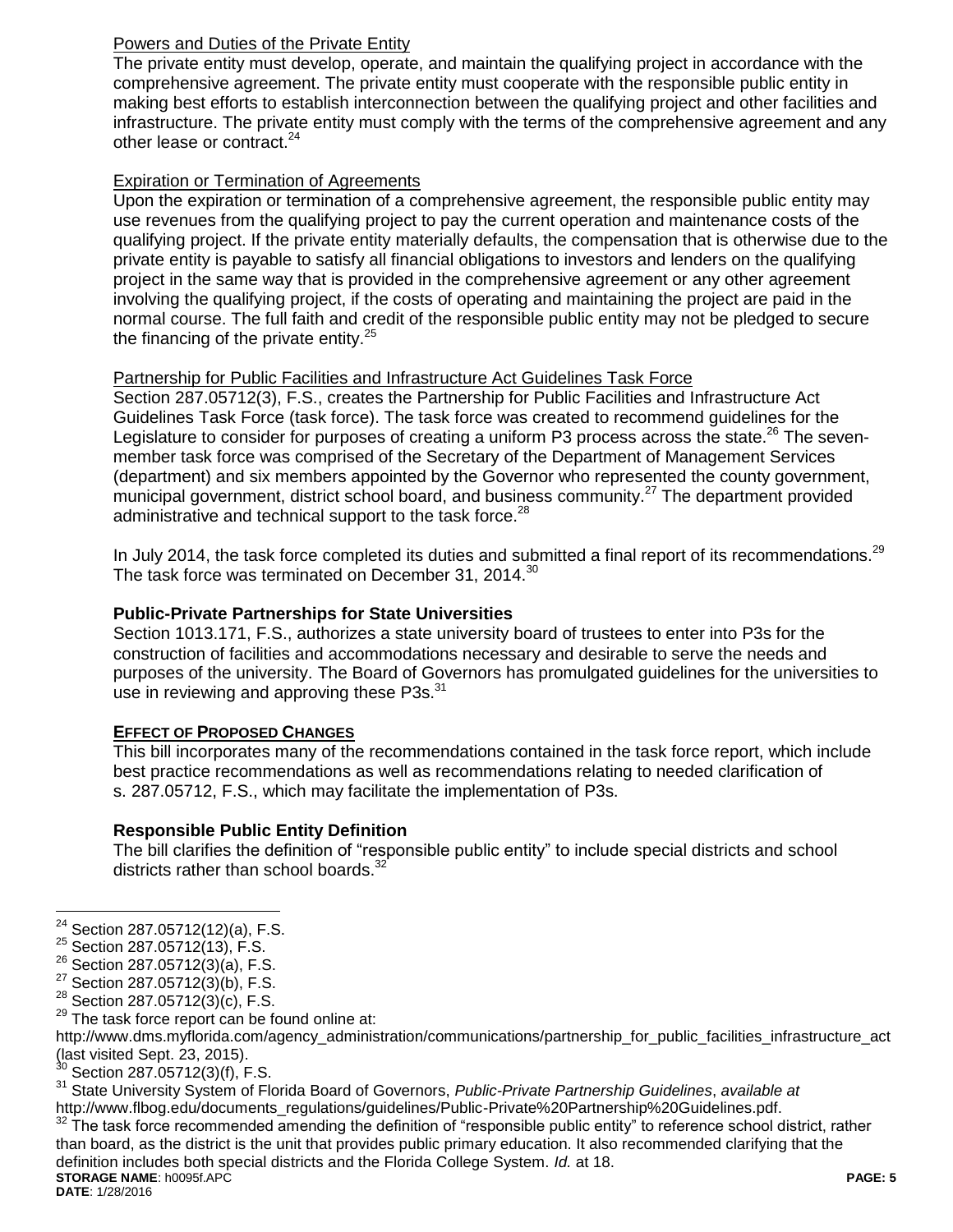## **Task Force**

The bill deletes the task force provisions, as the task force was terminated on December 31, 2014.

## **Application Fee**

The bill provides that when a private entity submits an unsolicited proposal, the private entity must concurrently submit the initial application fee. The application fee must be paid by cash, cashier's check, or other noncancelable instrument. The bill provides that if the initial fee, as determined by the responsible public entity, is not sufficient to cover the costs associated with evaluating the unsolicited proposal, the responsible public entity must request in writing the additional amount required. If the private entity fails to pay the additional amount requested within 30 days of the notice, the responsible public entity may stop reviewing the proposal. The bill requires the responsible public entity to return the application fee if the responsible public entity does not evaluate the unsolicited proposal. $33$ 

## **Solicitation Timeframes**

The bill provides flexibility to the responsible public entity for accepting proposals if an alternative timeframe is approved by majority vote of the entity's governing body.<sup>34</sup> It

## **Design Criteria Package**

The bill requires a responsible public entity that solicits proposals to include in the solicitation a design criteria package prepared by a licensed architect, engineer, or landscape architect. The design criteria package must include performance-based criteria for the project.

## **School Projects**

The bill removes the provision that requires a school board to obtain the approval of the local governing body. <sup>35</sup>

### **Ownership by the Responsible Public Entity**

The bill clarifies that the project will be owned by the responsible public entity upon expiration of the comprehensive agreement, rather than solely upon completion or termination of the agreement.<sup>36</sup>

### **Pricing or Financial Terms**

The bill clarifies that any pricing or financial terms included in an unsolicited proposal must be specific as to when the pricing or terms expire.<sup>37</sup>

### **Notice to Affected Local Jurisdictions**

The bill deletes the requirement that a responsible public entity notify each affected local jurisdiction of an unsolicited proposal by furnishing a copy of the proposal to each affected local jurisdiction when considering it.<sup>38</sup> The responsible public entity must still provide each affected local jurisdiction a copy of the notice published in the FAR concerning solicitations for a qualifying project.

# **Financing**

The bill clarifies that a financing agreement may not require the responsible public entity to secure financing by a mortgage on, or security interest in, the real or tangible personal property of the responsible public entity in a manner that could result in the loss of the fee ownership of the property by the responsible public entity.<sup>39</sup>

 $\overline{a}$ <sup>33</sup> The task force recommended amending the fee provisions to ensure that the fees were related to actual, reasonable costs associated with reviewing an unsolicited proposal and not revenue generation. *Id.* at 9.

<sup>&</sup>lt;sup>34</sup> The task force determined that increased flexibility may be necessary when dealing with complex proposals to ensure sufficient time is allowed for the receipt of competing proposals. *Id.* at 7.

 $35$  The task force recommended striking this provision because school boards are not subject to governance by a local governing body. *Id.* at 18.

<sup>36</sup> This change was recommended by the task force. *Id.* at 13-14.

<sup>37</sup> This change was recommended by the task force. *Id*. at 7.

<sup>&</sup>lt;sup>38</sup> The report provided a discussion on the notice that is already provided to affected local jurisdictions through the permitting process and stated a mandatory P3 notice process could delay project timelines. *Id.* at 12.

<sup>39</sup> This change was recommended by the task force. *Id.* at 20.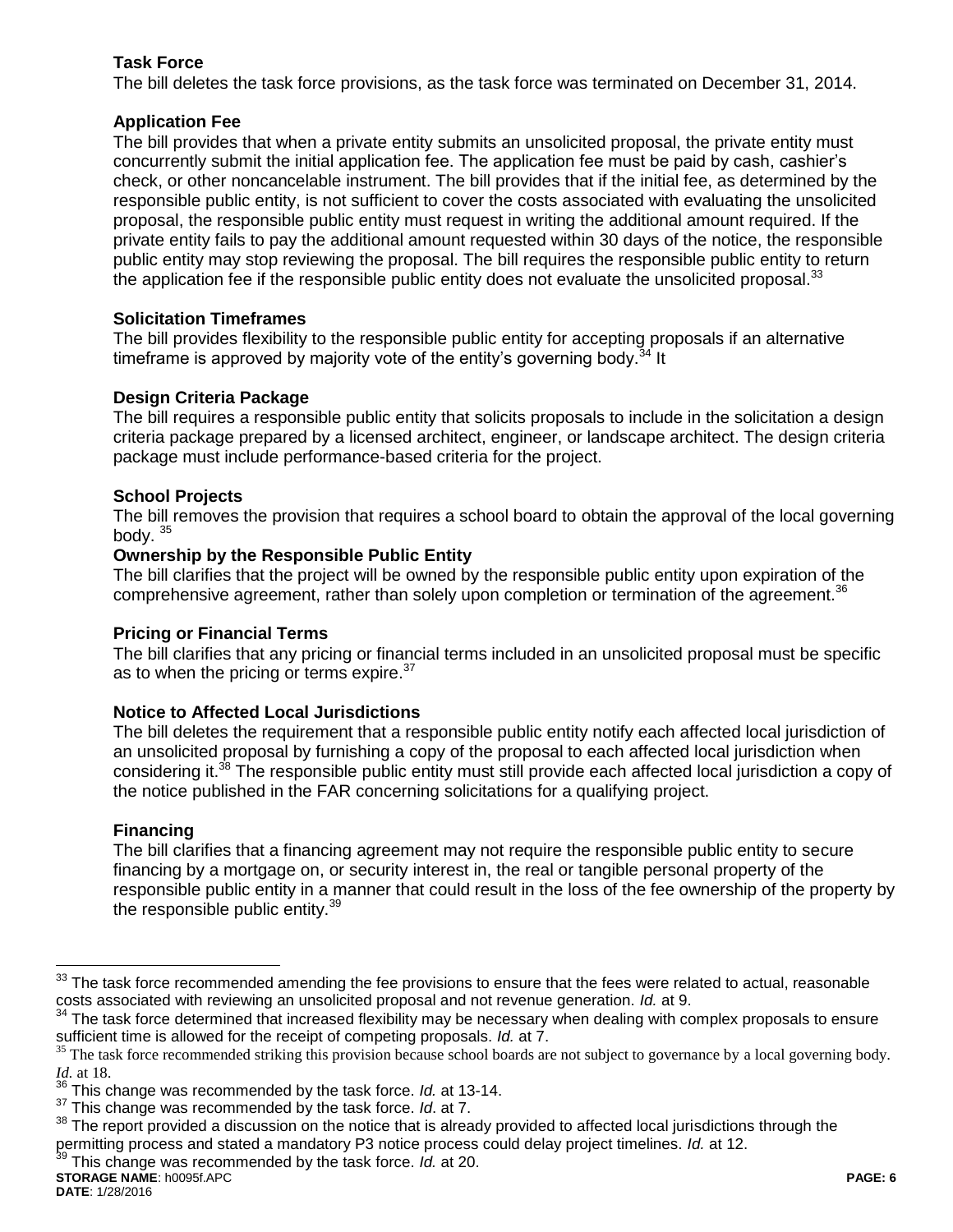The bill also deletes a provision that requires the responsible public entity to appropriate on a priority basis a contractual payment obligation from the government fund from which the qualifying project will be funded.<sup>40</sup> Current law raised concerns regarding infringement upon a responsible public entity's appropriation powers.

### **Department of Management Services**

The bill provides that the department may accept and maintain copies of comprehensive agreements received from responsible public entities for the purpose of sharing the comprehensive agreements with other responsible public entities.<sup>41</sup> Responsible public entities are not required to provide copies to the department; however, if a responsible public entity provides a copy, the responsible public entity must first redact any confidential or exempt information from the comprehensive agreement.

#### **Construction**

The bill clarifies that the P3 process must be construed as cumulative and supplemental to any other authority or power vested in the governing body of a county, municipality, district, or municipal hospital or health care system. The bill provides that the P3 process is an alternative method that may be used, but that it does not limit a county, municipality, district, or other political subdivision of the state in the acquisition, design, or construction of a public project pursuant to other statutory or constitutional authority.<sup>42</sup>

#### **Miscellaneous**

The bill transfers and renumbers s. 287.05712, F.S., as s. 255.065, F.S., because chapter 255, F.S., relates to procurement of construction services and P3s are primarily construction-related projects.

The bill also makes other changes to provide for the consistent use of terminology and to provide clarity.

#### B. SECTION DIRECTORY:

Section 1. transfers, renumbers, and amends s. 287.05712, F.S., relating to public-private partnerships.

Section 2. provides an effective date of July 1, 2016.

# **II. FISCAL ANALYSIS & ECONOMIC IMPACT STATEMENT**

### A. FISCAL IMPACT ON STATE GOVERNMENT:

1. Revenues:

*See* Fiscal Comments.

2. Expenditures:

*See* Fiscal Comments.

### B. FISCAL IMPACT ON LOCAL GOVERNMENTS:

1. Revenues:

 $\overline{a}$ 

*See* Fiscal Comments.

**STORAGE NAME**: h0095f.APC **PAGE: 7 DATE**: 1/28/2016  $42$  The report discussed the need for flexibility in the creation of P3s and noted that clarification is needed to ensure that the process is considered supplemental and alternative to any other applicable statutory authority. *Id*. at 19.

<sup>40</sup> The report recommended the current provision regarding the appropriating of funds be revised, not deleted. *Id.* at 14- 15. Even though the report recommended that the Legislature consider specifically authorizing the State University System to utilize P3s as a project delivery method, it does not specifically address the applicability of an appropriations requirement to universities. *Id.* at 16.

 $41$  The report recommended authorizing a state agency to provide assistance to responsible public entities concerning P3s. *Id.* at 11.